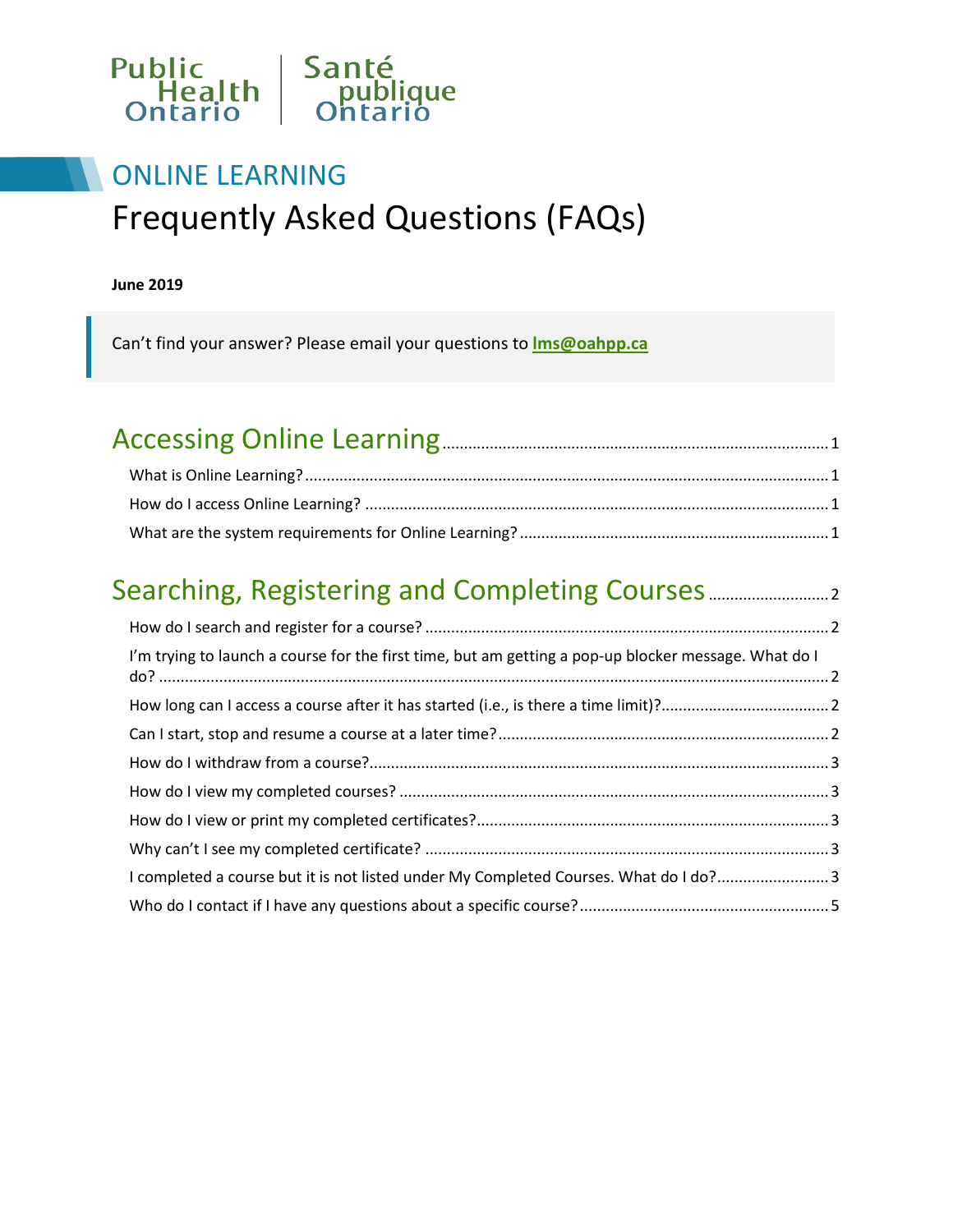## <span id="page-1-0"></span>Accessing Online Learning

### <span id="page-1-1"></span>What is Online Learning?

Online Learning is a software application that manages the delivery of Public Health Ontario's (PHO) educational courses and training programs.

### <span id="page-1-2"></span>How do I access Online Learning?

You will need a PHO account to access Online Learning. To create an account:

- 1. Visit the PH[O website.](http://www.publichealthontario.ca/)
- 2. Scroll to the bottom of the home page and click Register for MyPHO.
- 3. Complete the Account Registration form. A confirmation email will be sent to the email address you listed in your form.
- 4. Upon receiving the confirmation email, click on the activation link to complete the registration process.

Once you have created an account, you can log in to the PHO website and select Online Learning. You will be re-directed to the Online Learning home page or a list of available courses.

#### **How do I create a website account or login to the PHO website?**

There is additional information and guidance relating to website registration and login[, on our](https://www.publichealthontario.ca/en/about/faqs)  [website FAQs webpage.](https://www.publichealthontario.ca/en/about/faqs)

#### <span id="page-1-3"></span>What are the system requirements for Online Learning?

Online Learning is optimized for Internet Explorer 11 or Google Chrome v54. Other browsers may work, but it will work best with these two browsers.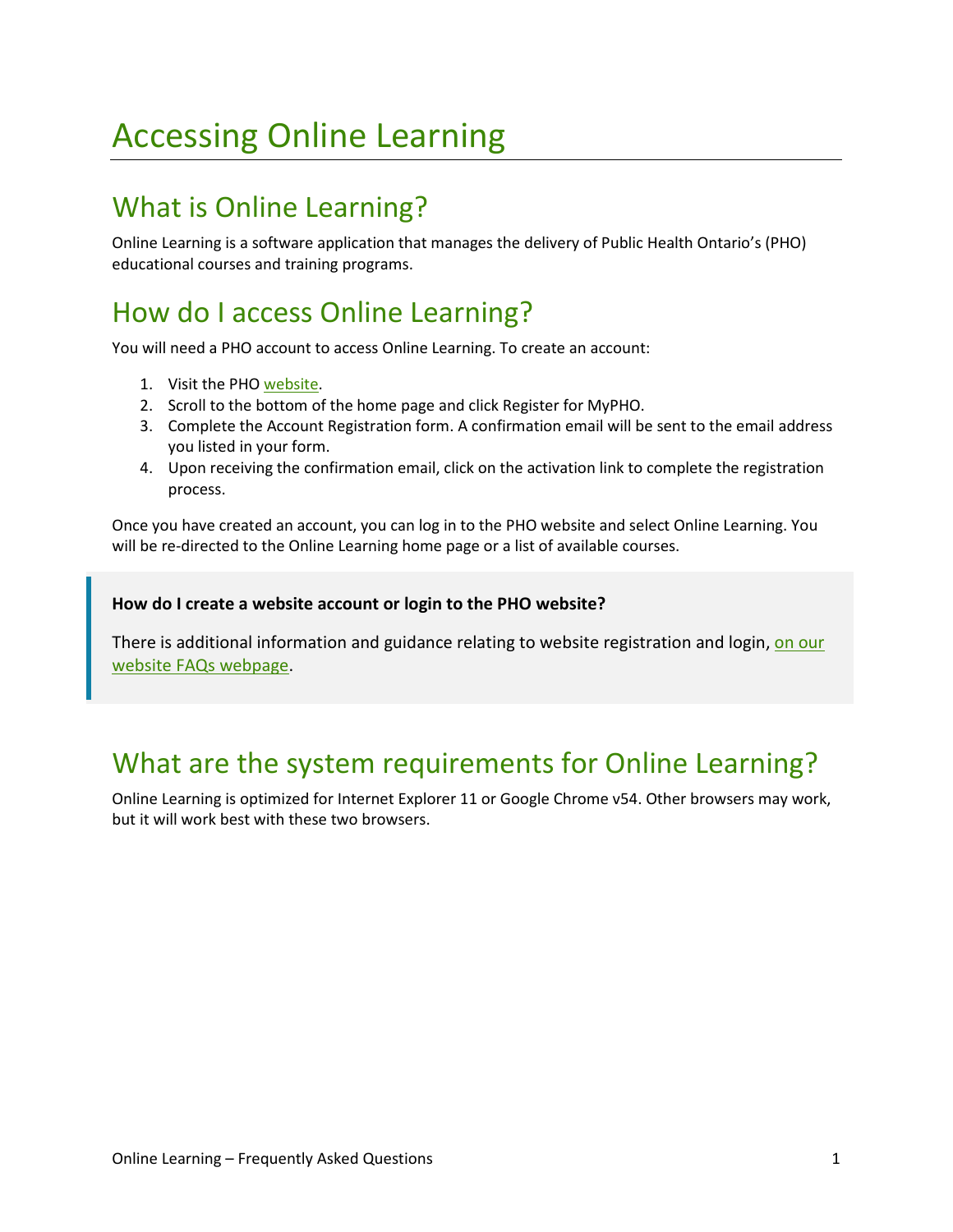## <span id="page-2-0"></span>Searching, Registering and Completing Courses

#### <span id="page-2-1"></span>How do I search and register for a course?

You may refer to the course catalogue section to search and register for a course.

## <span id="page-2-2"></span>I'm trying to launch a course for the first time, but am getting a pop-up blocker message. What do I do?

#### Internet Explorer

Select **Options for this site** and then select **Always allow**. You will not receive another prompt like this.

| Internet Explorer blocked a pop-up from Ims.publichealthontario.ca. | Options for this site $\blacktriangledown$<br>Allow once | Always allow<br>More settings |
|---------------------------------------------------------------------|----------------------------------------------------------|-------------------------------|
| <b>Google Chrome</b>                                                |                                                          |                               |
| <b>Open Settings &gt; Advanced &gt; Content Settings</b>            |                                                          |                               |

- 2. Select **Popups**.
- 3. In the **Allow** section, select **ADD**.
- 4. Enter **[\*.]publichealthontario.ca** and select **Add**.

| Allow |                            | <b>ADD</b> |
|-------|----------------------------|------------|
|       | □ [*.]gov.on.ca            | 匭          |
|       | [*.]publichealthontario.ca |            |

### <span id="page-2-3"></span>How long can I access a course after it has started (i.e., is

#### there a time limit)?

Once you have registered for a course, you may access its content until the course close date. A course start and close date is listed beside the name of the course under My Learning > Enrolled and Inprogress.

#### <span id="page-2-4"></span>Can I start, stop and resume a course at a later time?

Yes. You will be prompted to resume the course where you left off.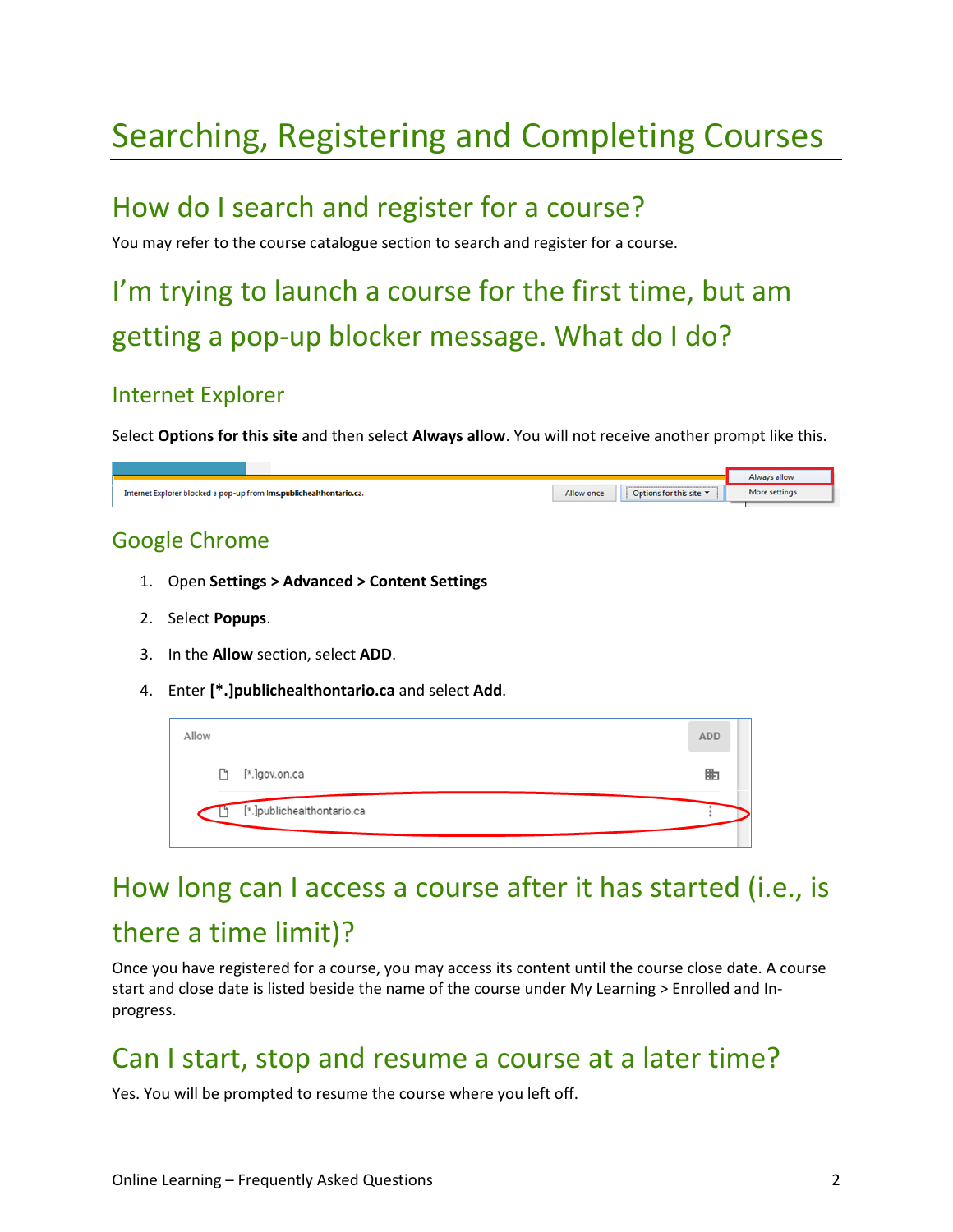### <span id="page-3-0"></span>How do I withdraw from a course?

- 1. Select the My Courses tab under Online Learning.
- 2. Scroll to the name of the course you wish to withdraw from.
- 3. Click on the "x" within the red circle.

#### <span id="page-3-1"></span>How do I view my completed courses?

You can view your list of completed courses under the My Portfolio tab.

#### <span id="page-3-2"></span>How do I view or print my completed certificates?

You can view your list of completed certificates under the My Portfolio tab. Scroll down to the Completed Certificates section and select the printer icon next to the certificate name. Follow your browser prompts to view or save the image to print.

**NOTE - you cannot print your certificate from within the course.**

### <span id="page-3-3"></span>Why can't I see my completed certificate?

If you have just completed a course with a related certificate, it could take up to three hours for the certificate to be processed. If a certificate does not appear three hours after you have completed the course, please refer to the Grades tab at My Information to confirm you passed the course successfully.

## <span id="page-3-4"></span>I completed a course but it is not listed under My Completed Courses. What do I do?

This can happen for several reasons:

#### For classroom courses

Check with the course instructor or the program area responsible for the course. Classroom courses are updated manually by the instructor and updates may not have been applied.

#### For online courses

- **Keep Online Learning open when you complete a course.** If it is not open, the system will not be able to connect to the course and register that it is completed.
- **Answer all questions.** Some courses have questions and comments sections and passing will include tracking whether comments or answers have been provided.
- **Meet the defined passing grade (if applicable).** Some courses have defined passing grades. In order to pass, you will need to meet the defined passing grade (this may not be apparent while taking the course). Check either the grades or transcript tab under the **My Information** page.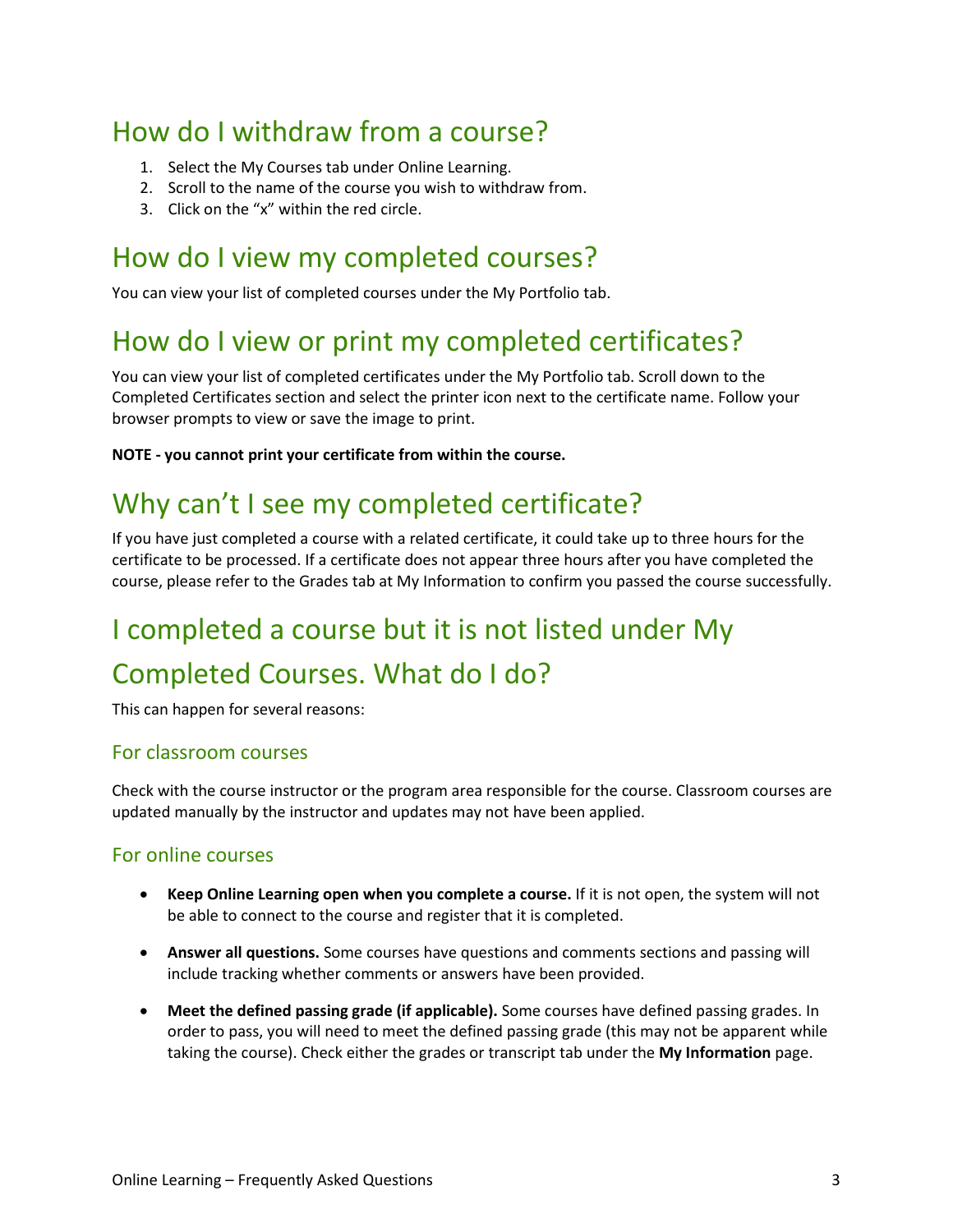- **Take the course from the My Courses page under Enrolled and In-Progress.** If you click on a completed course name from **My Portfolio**, it will simply display the course for reference and not for tracking purposes.
- **Check your browser compatibility setting.** Some courses will not move to complete if the browser compatibility view settings are set to display. To fix this:
	- o Restart your machine.
	- o Open Internet Explorer and select the Tools icon from the browser menu.